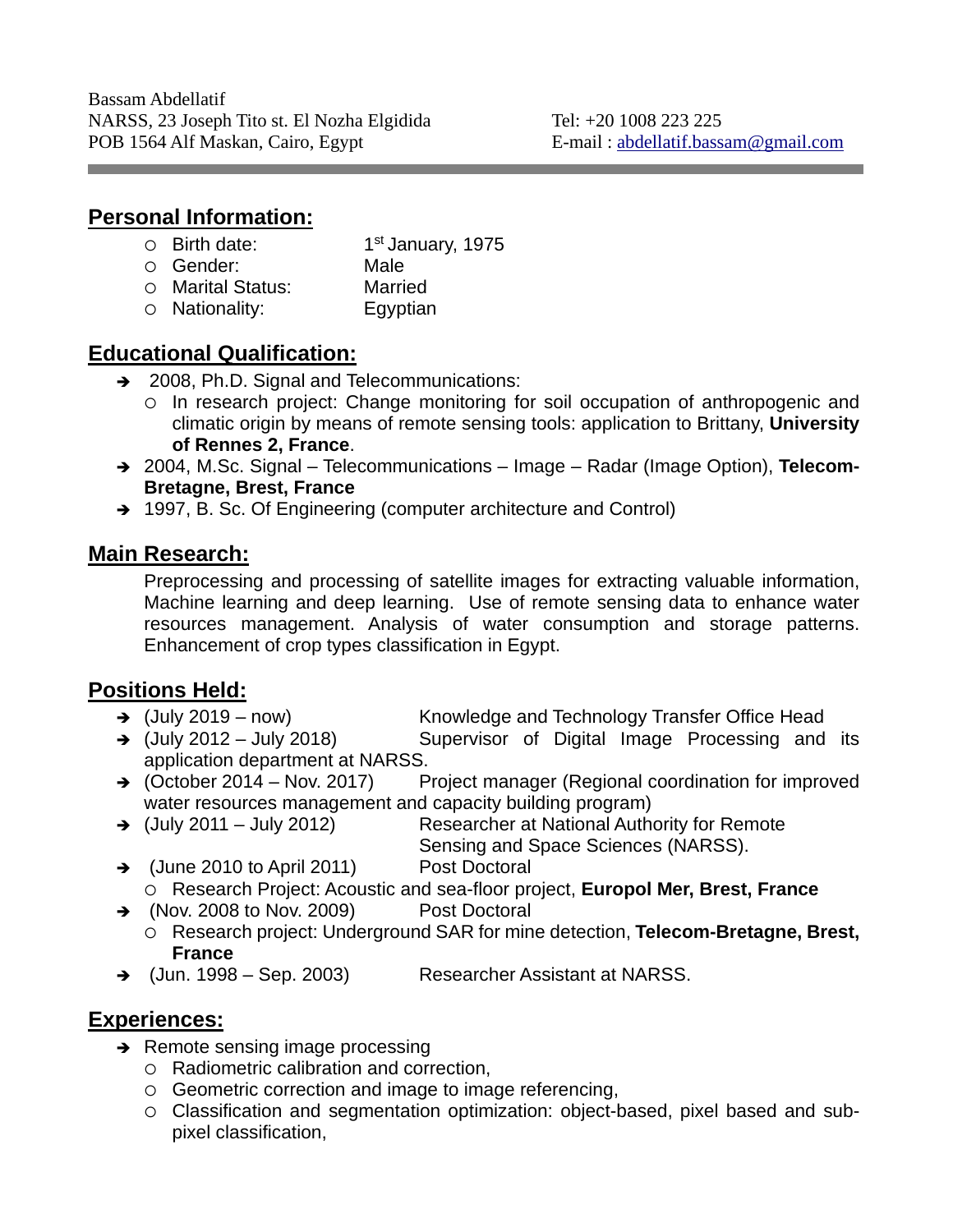- Hyperspectral image processing: extracting of relevant signatures, unmixing algorithms, object identification.
- Image enhancement and reconstruction: reconstruction of cloud contaminated images.
- Model building and enhancement.
- o Systems and platforms installation and operation: NASA-LIS for earth surface parameters, ETWatch for evapotranspiration calculation, GRACE Ground water monitoring.
- → Geographic Information System; ArcGIS, operation and administration
- $\rightarrow$  Lidar Image processing
	- $\circ$  Cloud preprocessing and filtration
	- $\circ$  Cloud registration
	- $\circ$  Cloud to cloud change monitoring
	- Volume and area estimation

#### **Projects:**

|               | $\rightarrow$ Potentiality of Remote Sensing Data and models for<br>spatial and temporal pattern analysis: case study<br>water consumption/storage in the Nile Basin                                                                                                                                                                                                                                                                                                                                                                                                                                         | <b>PI</b>                       | <b>July-2018</b><br><b>June-2020</b> |
|---------------|--------------------------------------------------------------------------------------------------------------------------------------------------------------------------------------------------------------------------------------------------------------------------------------------------------------------------------------------------------------------------------------------------------------------------------------------------------------------------------------------------------------------------------------------------------------------------------------------------------------|---------------------------------|--------------------------------------|
|               | $\rightarrow$ Regional coordination for improved water resources<br>management and capacity building program (5 sub<br>projects)                                                                                                                                                                                                                                                                                                                                                                                                                                                                             | project<br>manager              | Oct. $2014 -$<br><b>Nov. 2017</b>    |
|               | Use of GRACE data for Ground water monitoring<br>$\bigcap$<br>Use of remote sensing data and algorithms for<br>$\circ$<br>delination of natural discharge areas in Western<br>potential areas for agricultural<br>desert as<br>development<br>$\circ$ Improving crop mapping in Nile and Delta<br>Evapotranspiration calculation on the farm field<br>$\circ$<br>(technology transfer, installation<br>level<br>and<br>operation, of ETWatch system)<br>NASA-LIS (NASA Land Information System),<br>$\circ$<br>technology transfere, installation and operation, for<br>earth surface fluxes and parameters. |                                 |                                      |
|               | $\rightarrow$ Regional coordination for improved water resources<br>management and capacity building program                                                                                                                                                                                                                                                                                                                                                                                                                                                                                                 | <b>Technical</b><br>coordinator | Sep. 2012 -<br>Oct. 2014             |
|               | $\rightarrow$ Sustainable development planning for Halaeib and<br><b>Shalateen area, South-Est, Egypt</b>                                                                                                                                                                                                                                                                                                                                                                                                                                                                                                    | Researcher                      | <b>June 2014</b><br>- June<br>2016   |
|               | > Rock-fall and Landslide Monitoring Using LiDAR<br>Imaging System for Mokattam and Om-Elseed plateau                                                                                                                                                                                                                                                                                                                                                                                                                                                                                                        | Co-PI                           | June 2013 -<br><b>June 2014</b>      |
| $\rightarrow$ | Sinai Information System for Land management and<br><b>Environment Monitoring</b>                                                                                                                                                                                                                                                                                                                                                                                                                                                                                                                            | Researcher                      | June, 2011-<br>June, 2013            |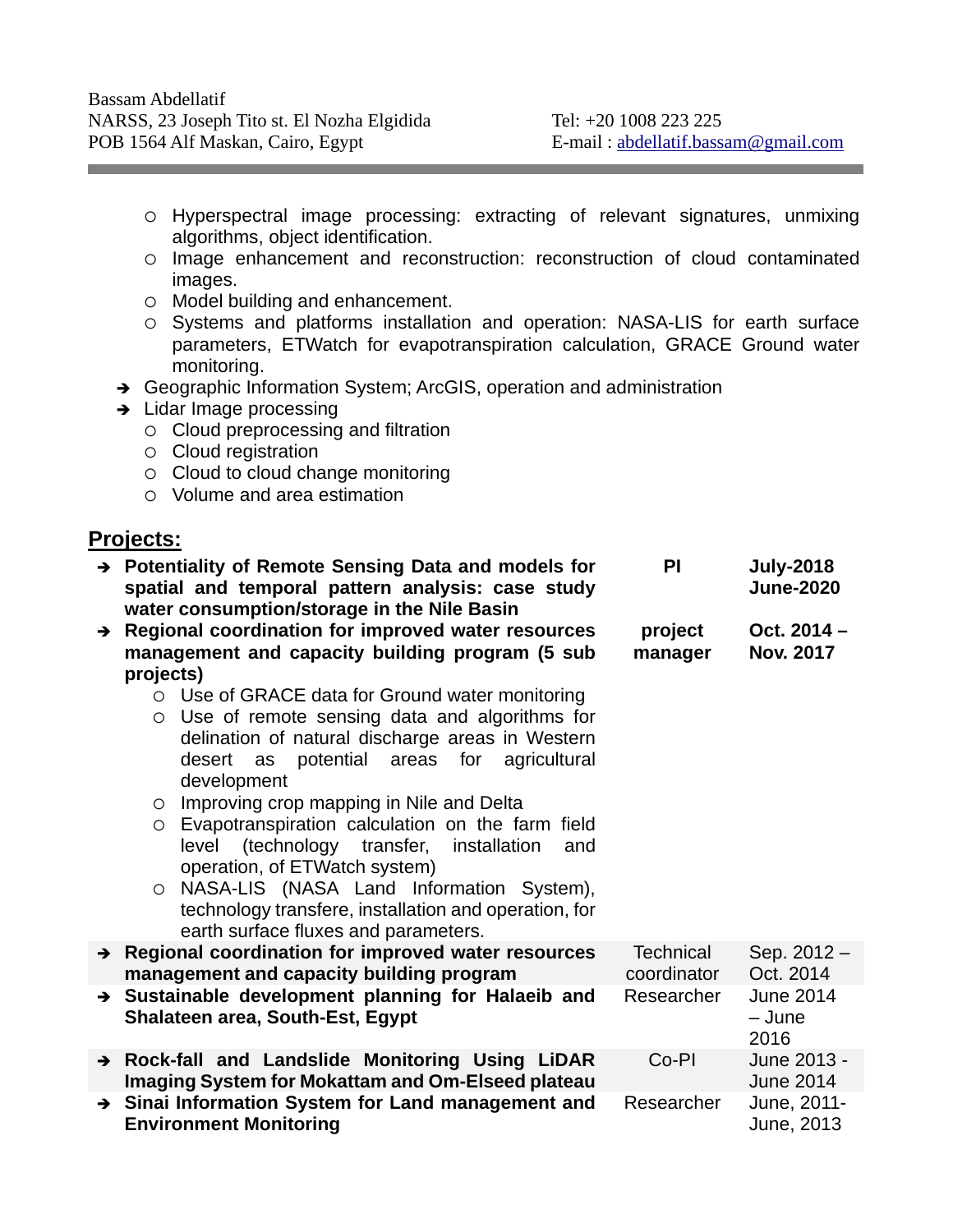|               | $\rightarrow$ Acoustic and sea-floor project, Europol Mer, Brest,<br><b>France</b>                                                                                                                                                                                       | Researcher              | June, 2010-<br>Apr. 2011 |
|---------------|--------------------------------------------------------------------------------------------------------------------------------------------------------------------------------------------------------------------------------------------------------------------------|-------------------------|--------------------------|
|               | > Underground SAR for mine detection, Telecom-<br><b>Bretagne, Brest, France</b>                                                                                                                                                                                         | Researcher              | Nov. 2008-<br>Nov. 200   |
|               | $\rightarrow$ Change monitoring for soil<br>occupation<br><b>of</b><br>anthropogenic and climatic origin by means of<br>remote sensing tools: application to<br>Brittany,<br><b>University of Rennes 2, France</b>                                                       | <b>PhD</b><br>candidate | Nov. 2004 -<br>Nov. 2008 |
|               | $\rightarrow$ Preparation<br>of<br>base<br>maps and<br>geographic<br>information system for Marsa Alam-Baranies area on<br>the Red Sea coast                                                                                                                             | Research<br>assistant   | 2002                     |
|               | > UNDP-UNESCO joint project for the capacity building<br>of The Egyptian Geological Survey & Mining Authority<br>and The National Authority for Remote Sensing and<br>Space Sciences for the sustainable development of<br>the south valley and Sinai-Egy/97/011/A/01/13 | Research<br>assistant   | 1999-2000                |
|               | > Using remote sensing applications in integrated<br>development of Halaib and Shalateen region, (GIS)<br>project conducted for the Academy of Scientific<br><b>Research and Technology</b>                                                                              | Research<br>assistant   | 1998-1999                |
|               | $\rightarrow$ Environmental changes and its effect on diseases<br>widespread in southern Sinai using GIS, NARSS                                                                                                                                                          | Research<br>assistant   | 1998-1999                |
| $\rightarrow$ | Dune fields of the western desert of Egypt using<br>Landsat data. Conducted for (ALECSO) Arab League<br><b>Education, Culture, and Science Organization</b>                                                                                                              | Research<br>assistant   | 2001                     |

# **Teaching Activities:**

| $\rightarrow$ Remote Sensing and<br><b>Instruments</b> | <b>Fall 2015</b>    | Zewail city for Science and<br>technology                                           |
|--------------------------------------------------------|---------------------|-------------------------------------------------------------------------------------|
| $\rightarrow$ Computer Graphics                        | spring<br>2011/2012 | Faculty of<br>Computers<br>_&<br>Information,<br>Fayoum<br><b>University</b>        |
| → Operating Systems                                    | spring<br>2011/2012 | Faculty<br>Computers<br>_&<br>0f<br>Information,<br>Fayoum<br>University            |
| $\rightarrow$ Artificial Intelligence                  | fall 2011/2012      | Faculty of Computer<br>and<br>Information Sciences, Suez<br><b>Canal University</b> |
| $\rightarrow$ Assembly programming<br>language         | fall 2011/2012      | Faculty of Computer<br>and<br>Information Sciences, Suez<br><b>Canal University</b> |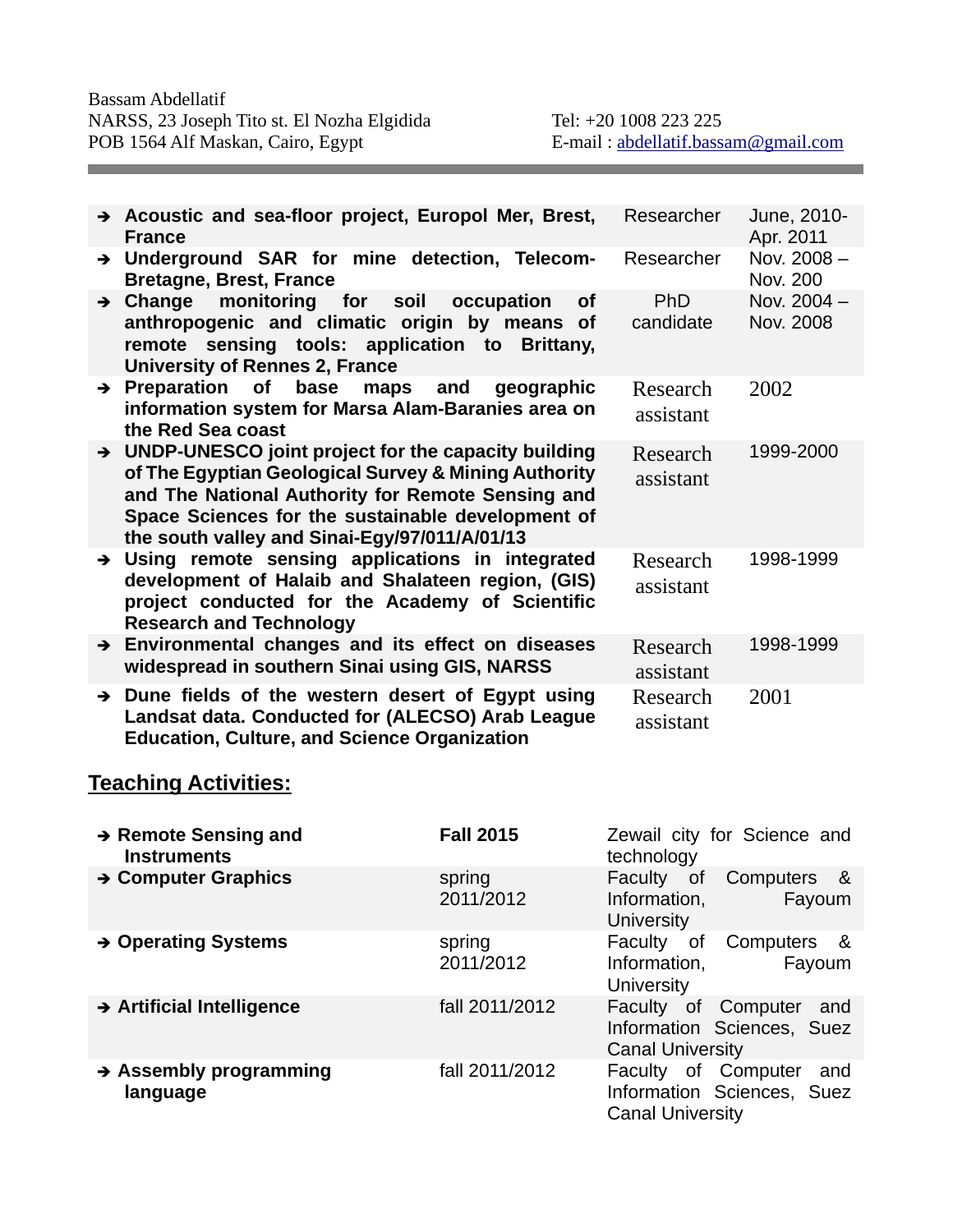| $\rightarrow$ Image formation and processing           | fall 2010/2011 | Telecom-Bretagne<br>engineering<br>faculty,<br>Brest,<br>France |
|--------------------------------------------------------|----------------|-----------------------------------------------------------------|
| $\rightarrow$ Automatic and linear systems             | fall 2009/2010 | Engineering<br>ISEN,<br>Faculty<br>Brest, France                |
| → Laboratory sessions on base<br>band communications   | fall 2009/2010 | Faculty of Engineering ISEN,<br>Brest, France                   |
| $\rightarrow$ Different capacity building<br>workshops | $2014 - now$   |                                                                 |

#### **Publications:**

- Book Chapters:
	- [1] Bassam Abdel Latif and Gregoire Mercier (2010). *Self-Organizing Maps for Processing of Data with Missing Values and Outliers: Application to Remote Sensing Images*, Self-Organizing Maps, George K Matsopoulos (Ed.), ISBN: 978- 953-307-074-2, InTech.
	- [2] Noureldin Laban, Bassam Abdellatif, Hala M Ebeid, Howida A Shedeed, Mohamed F Tolba, *Machine Learning for Enhancement Land Cover and Crop Types Classification*, Machine Learning Paradigms: Theory and Application, Springer, Cham
	- [3] Mohamed El-Sharkawi, Nagy Shawky Botros, Ahmed A. Madani, Mohamed Ahmed, Bassam Abdellatif, Yasser M. Abd El-Rahman, Sultan Awad Sultan Araffa, *History of the Geological Research in Egypt,* The Geology of Egypt pp 1-35, Online ISBN978-3-030-15265-9, Springer Cham, Sep. 2019.
- $\rightarrow$  Papers in International journals:
	- [1] B. Abdel Latif, R. Lecerf, G. Mercier and L. Hubertmoy, *Preprocessing of Low-Resolution Time Series Contaminated by Clouds and Shadows*, IEEE Transactions on Geoscience and Remote Sensing, vol. 46, NO. 7 july 2008.
	- [2] H.Farouk and B.M.Abdel Latif, *Classification Based Approach for Spectral Signature of Remotely Sensed Temporal Data*, IJCSNS, VOL.13 No.11, November 2013
	- [3] Bassam Abdellatif, Ayman H. Nasr, Safaa M. Sayed, Detection of Ground *Hazards of El Mokattam Plateau, East Cairo (Egypt), using Terrestrial Laser*  **Scanning**, International Journal of Computer and Information Technology (ISSN: 2279 – 0764) Volume 05 – Issue 03, May 2016.
	- [4] Mohammed A. El-Shirbeny, Bassam Abdellatif, Abd-Elraouf M. Ali, Nasser H. Saleh1, *Evaluation of Hargreaves based on remote sensing method to estimate potential crop evapotranspiration*, International Journal of GEOMATE, Vol. 11, Issue 23, pp. 2143-2149, July, 2016
	- [5] Mohammed A El-Shirbeny, Bassam Abdellatif, *Reference Evapotranspiration Borders Maps of Egypt Based on Kriging Spatial Statistics Method*, International Journal of Geomate, V13, pp 1-8, September 2017.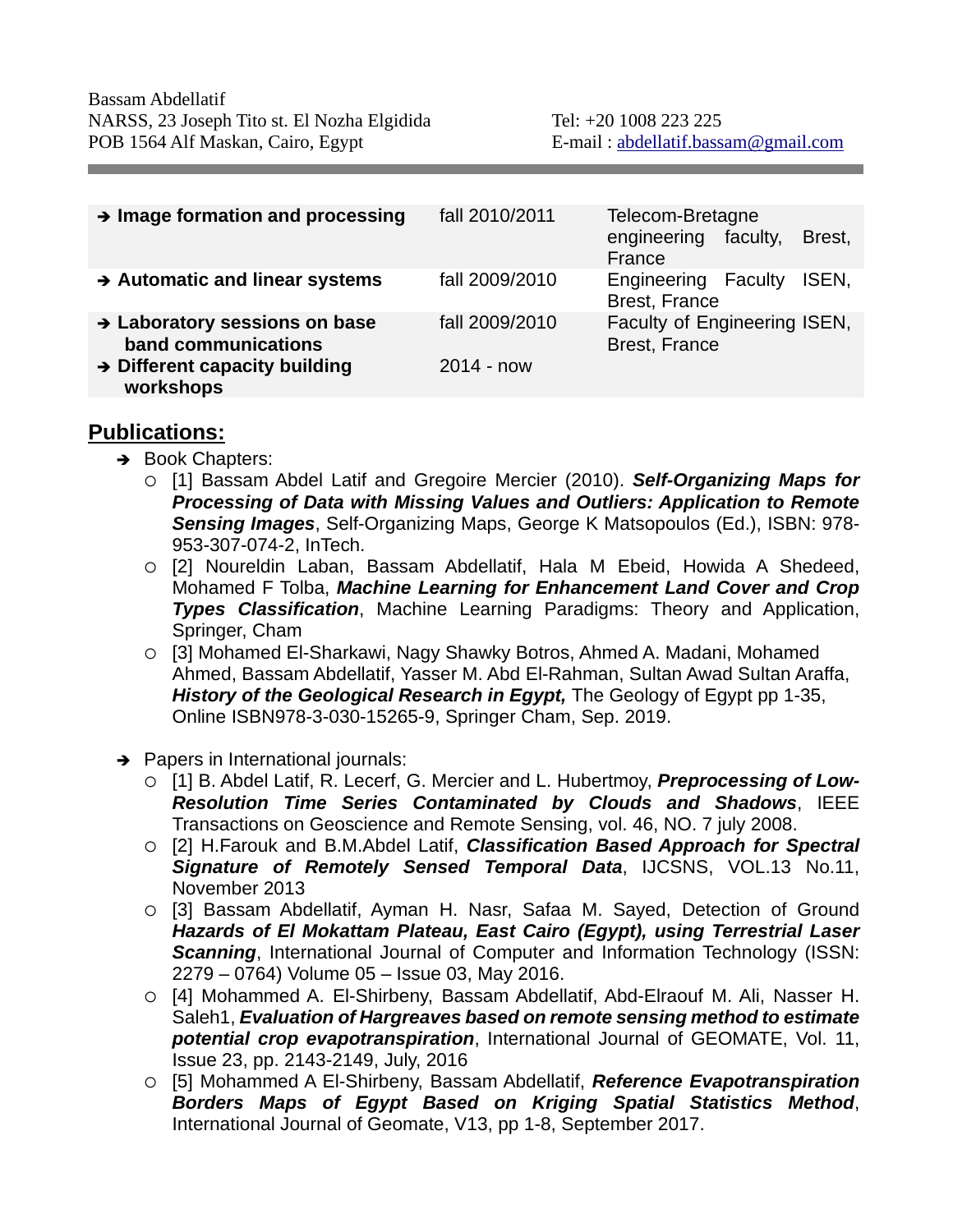- [6] Ihab Samir, Bassam Abdellatif, Amr Badr, *New Divide and Conquer Method on Endmember Extraction Techniques*, International Journal of Advanced Computer Science and Applications, V8, Issue 7, July, 2017, pp 94-100.
- [7] Maha Elbana, Khaled Refaie, Mohamed Ahmed Elshirbeny, Mohamed AbdelRahman Elsayed AbdelRahman, Bassam Abdellatif, Reda Elgendy, Wael Attia, *Indirect estimation of deep percolation using soil water balance equation and NASA Land Simulation Model (LIS) for more sustainable water management,* EJSS, article in press, available on line since Oct. 3rd , 2019
- $\rightarrow$  Papers in international conference:
	- [1] B. Abdel Latif and G. Mercier, *Self-Organizing Map for erroneous data processing in time series analysis*, IEEE IGARSS, Denever, Colorado, USA, 2006, pp. 196 199.
	- [2] B. Abdel Latif, R. Lcerf, G. Mercier and B. Solaiman, *Self-Organizing Map for surface characterization in time series*, IEEE IGARSS, Barcelona, Spain, july 2007, pp. 38473850.
	- [3] R. Lecerf, L. Hubert-Moy, F. Baret, B. Abdel Latif, T. Corpetti and H. Nicolas, *Estimating Biophysical Variables at 250m With Reconstructed EOS/MODIS Time Series to Monitor Fragmented Landscapes*, IEEE IGARSS, Boston, Massachusetts, U.S.A., 2008.
	- [4] G. Mercier and B. Abdel Latif, *Implementing Kohonen's SOM With Missing Data In OTB*, IEEE IGARSS, Cape Town, South Africa, 2009.
	- [5] B. Abdellatif, A. O. Boudraa, C. Osswald and J.M. Boucher, *Comparison and improvement of Dempster-Shafer models*, 7<sup>th</sup> Int. Symp. On Intelligent Signal Processing (WISP), Floriana 2011.
	- [6] Noureldin Laban, Bassam Abdellatif, Hala M Ebied, Howida A Shedeed, Mohamed F Tolba, *Performance Enhancement of Satellite Image Classification Using a Convolutional Neural Network*, International Conference on Advanced Intelligent Systems and Informatics, Springer, Cham, September 2017.
	- [7] Noureldin Laban, Bassam Abdellatif, Hala M Ebeid, Howida A Shedeed, Mohamed F Tolba*, Improving Land-Cover and Crop-Types Classification of Sentinel-2 Satellite Images*, International Conference on Advanced Machine Learning Technologies and Applications, Springer, Cham, Feb. 2018.
	- [8] Noureldin Laban, Bassam Abdellatif, Hala M. Ebeid, Howida A. Shedeed, Mohamed F. Tolba, *Reduced 3-D Deep Learning Framework for Hyperspectral Image Classification,* The International conference on Advanced Machine Learning Technology and Applications. March, 2019.
	- [9] Noureldin Laban, Bassam Abdellatif, Hala M. Ebeid, Howida A. Shedeed, Mohamed F. Tolba, *Seasonal Multi-temporal Pixel Based Crop Types and Land Cover Classification for Satellite Images using Convolutional Neural Networks,* 13th International Conference on Computer Engineering and Systems (ICCES). December, 2018